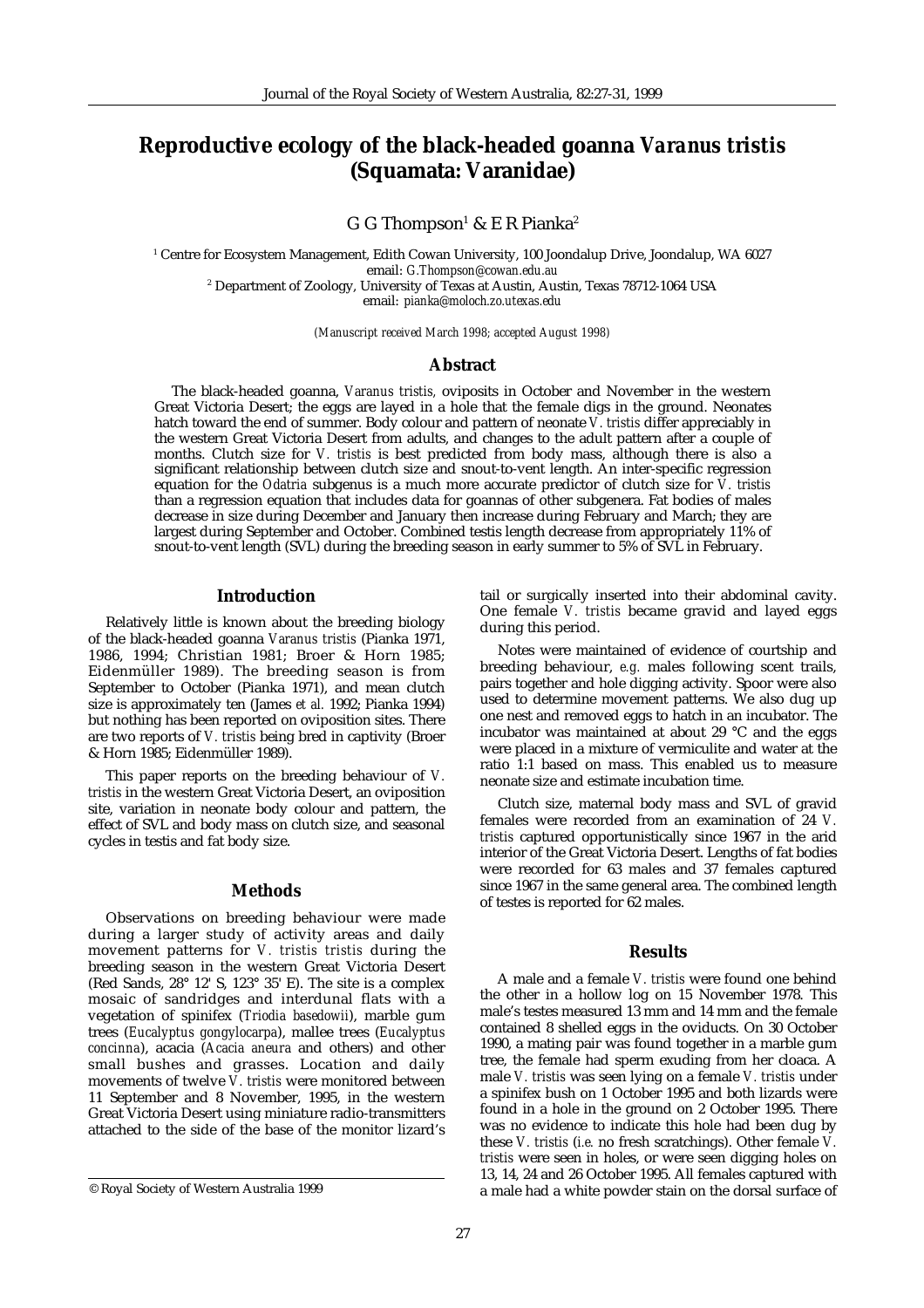

**Figure 1.** White powder stains on the dorsal surface of a female *V. tristis* during the breeding season and dorsal colour pattern.

their pelvic area, generally between their hind legs and mid-way up their backs (Fig 1).

One female *V. tristis* (mass 210 g, SVL 235 mm) was seen digging a hole in the base of the stump of a dead (burnt to ground level) marble gum tree on 17 and 18 October 1995. This *V. tristis* was again seen at the hole on 21 and 22 October 1995 when it back-filled the hole suggesting that it oviposited about 21 October 1995. Eggs were located in the burrow about 20 cm below ground surface. The female had burrowed down inside the hollow trunk and then dug through an underground hole in the dead tree trunk that would have been just large enough to get its body through. Eggs were deposited in a junction between a dead root and the basal bole of the dead gum tree. An initial attempt was made to excavate the nest chamber on 7 November 1995 but the eggs could not be found. Disturbance to the soil near the eggs may have damaged two eggs, described below to have hatched prematurely. Ten eggs were excavated from the nest on 21 January 1996; one of the eggs was desiccated and failed to develop. The other eggs were returned to the laboratory and incubated at about 29 °C. Two eggs hatched on 3 and 5 February; they appeared to be premature, as the hatchlings were small [3.2 g, SVL 67 and 68 mm, total length (TL) 163 mm]. These two neonates died within 24 hours of hatching. The remaining seven eggs hatched between 12 and 15 February, an incubation period of 114 - 117 days; these hatchlings were 4.3 g  $(\pm$  SD 0.31) and had a SVL of 72.7 mm ( $\pm$  SD 5.12), and a TL of 181.7 ( $\pm$  SD 11.54)] and grew rapidly. SVL increased by 40% in the first 17 weeks of captive life, compared with 30% for *V. eremius* and 18% for *V. brevicauda* during a similar period in captivity (Thompson, *unpublished observations*).

As occurs in many species of *Varanus*, neonate *V. tristis* have a markedly different colour and pattern from adults (Bennett 1993, 1996). Adults in the western Great Victoria Desert have a dark grey-to-black head, neck, forelegs and most of the tail. The back has a fine reticulum of elongated black-centred red-brown circles (Fig 1). The proximal end of the tail is ringed with greyish-white flecks that fade in larger individuals. In contrast, neonate *V. tristis* from this site have a dark grey head with a broad black stripe through the eye. From the neck to about half way down the tail, the body is encircled by rings of closely spaced,



**Figure 2.** Body pattern of neonate *V. tristis* from the western Great Victoria Desert.

small, white-to-yellow dots (Fig 2). Fore- and hind-limbs have rings of less closely spaced, small, white dots. This colour pattern changes to that of the adult form during the first two months of life.

We examined 24 *V. tristis* with either enlarged yolked ovarian eggs or shelled eggs in their oviducts. Mean clutch size was  $9.8$  ( $\pm$  se 0.57), mean SVL of gravid females was 246.6 mm  $(\pm$  se 4.13) with a minimum SVL of 199 mm. Mean body mass of gravid females was 203.9  $g$  ( $\pm$  se 10.9) with minimum mass being 86 g. Combined (left and right) testes length and combined fat body length as a proportion of SVL for 63 males and combined fat body length for 37 female *V. tristis* are shown in Figure 3. There is a significant difference in combined testis length as a proportion of SVL (ANOVA,  $F_{7.55} = 9.86$ , *P* < 0.05), and combined fat bodies length as a proportion of SVL (ANOVA,  $F_{7,55} = 4.71, P < 0.05$ ) for males among months (August to March). Data for months other than October and November are insufficient for a similar analysis for females. The size of male testes is comparatively larger during August (from 22nd) to November (combined testes length / SVL = 0.105,  $\pm$ 0.0023) and declines from December to March (0.075,  $\pm$ 0.0032). Combined fat body length as a ratio of SVL declines from  $0.43$  ( $\pm$  se  $0.019$ ) for male *V. tristis* in August and September to 0.32  $(\pm 0.023)$  in October, 0.31  $(\pm 0.034)$  in November to 0.16 ( $\pm 0.011$ ) in December. It then increases from January (0.28,  $\pm$  0.047) through to February and March (0.34,  $\pm$  0.034). The size of fat bodies in August and September suggests that male *V. tristis* are foraging during autumn and possibly winter. In females, fat bodies during late summer seem to be a similar size to those prior to the breeding season, although late summer data are limited (Fig 3).

The intra-specific allometric relationship between clutch size and body mass and SVL is represented by the following two equations:

Clutch size =  $2.6 \ (\pm 1.73) + 0.035 \ (\pm 0.0082)$  mass (g)

 $(r^2 = 0.43, F_{1,21} = 18.33, P < 0.05)$ , and

Clutch size = -9.0 ( $\pm$  6.03) + 0.076 ( $\pm$  0.0244) SVL (mm)

 $(r^2 = 0.28, F_{1,21} = 9.76, P < 0.05).$ 

The relationship between SVL and clutch size for ovarian and oviductal eggs is shown in Fig 4.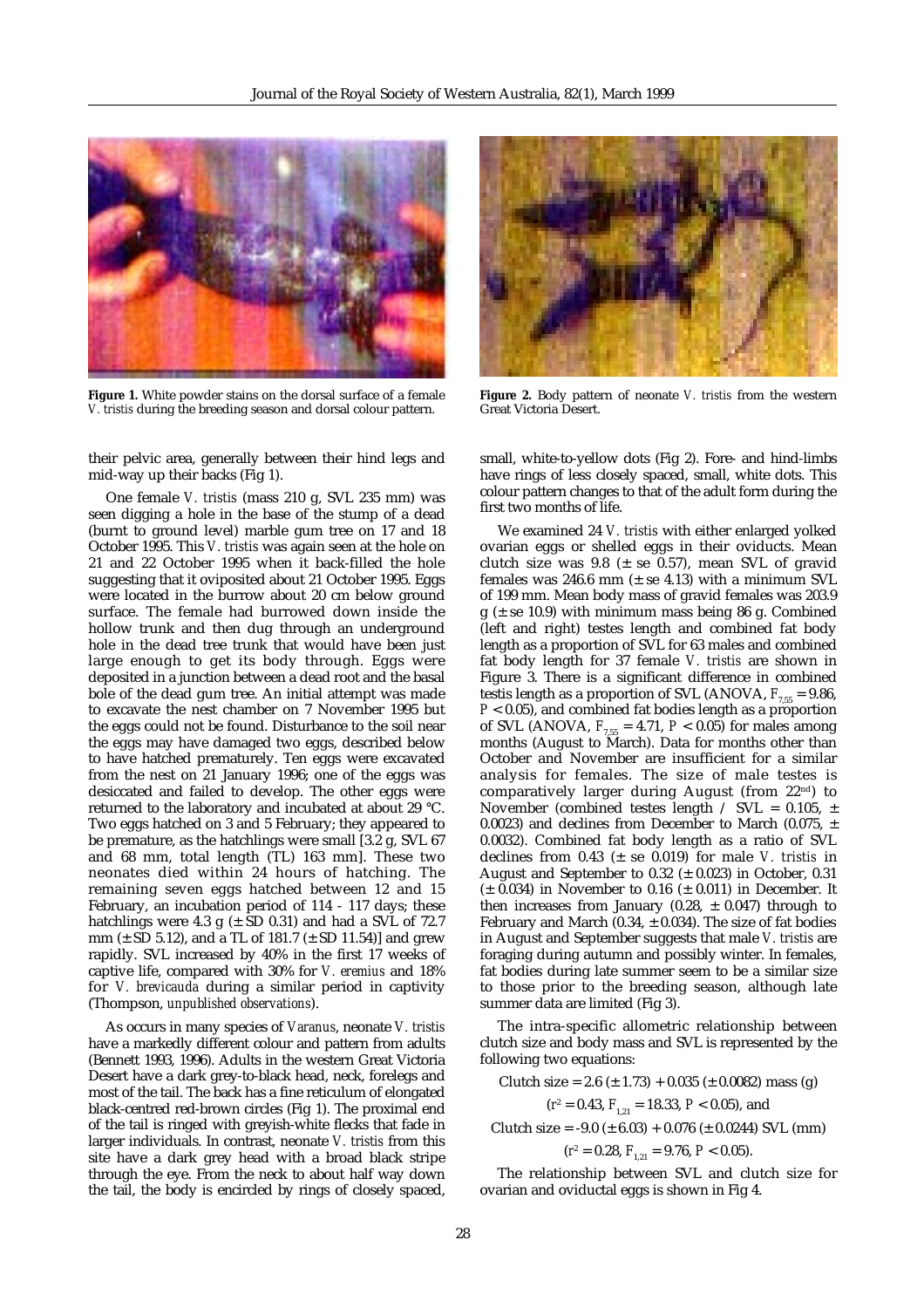

**Figure 3.** Changes in the size of fat bodies and testes for *V. tristis* over the year. Values are the ratio of combined fat body length/SVL, or combined testes length/SVL. Solid curved lines represent the best-fit polynomial equations; the dotted lines indicate the 95% confidence limits.

#### **Discussion**

Movements and locations of male *V. tristis* were dominated by their proximity to females during the breeding season. During the mating season, males spent most time in a tree hollow directly behind a female or moving between a couple of females within their activity area (Thompson *et al.* in press). Male *V. tristis* that had located a female positioned themselves behind the female in a tree hollow, perhaps to block her exit. This is possibly a strategy to stop the female moving to another site and perhaps mating with another male, or alternatively to limit access of other males to the female while she is in the tree. *Varanus tristis* appears to be polygamous, since most males visited at least two females in their activity area (Thompson *et al.* in press). Tracks indicated that males moved in a direct line between females rather than returning to a female's last known location. Spoor, presumably of a male, was observed to change direction abruptly to follow the spoor of another *V. tristis* (presumably a female; see Tsellarius and Men'shikov 1994) on numerous occasions. *Varanus tristis* spoor often indicated that one *V. tristis* had followed another for distances up to 100 m. Tracks of the second *V. tristis* were always almost directly on top of the first. One male *V. tristis* was observed to travel 723 m in an almost direct line in one day, into the wind, and was found the next day in a dead upright tree with a female (Thompson *et al.* in press). Male *V. tristis* probably follow scent trails carried by the wind to find females.

Our observations on digging and egg laying activity suggest that females oviposited from mid to late October. This is earlier than reported by Pianka (1982) for 11 other *V. tristis* captured during 1978 and 1989 at the same and another site approximately 130 km west (Pianka's L area 28° 31' S, 122° 46' E). Different environmental conditions in 1995 may have advanced the breeding season, or alternatively other unmonitored *V. tristis* may have oviposited later in 1995. To find a possible climatic variable that may have advanced the breeding season for *V. tristis* in 1995, a comparison of minimum and maximum daily temperatures, and total rainfall for the three months preceding oviposition (July, August and September) at Yamarna (8 km west of the study site) indicates a significantly higher maximum daily temperature for both July and August in 1995 compared with 1978 and 1989 (Table 1). These higher maximal temperatures may have resulted in an early emergence of *V. tristis* from their winter inactive retreats and thus brought forward the breeding season.

There are no reports of *V. tristis* normally frequenting or digging holes in the ground, although they have been reported to hide under concrete slabs and water tanks (Christian 1981; Brunn 1982). Similarly, no data have ever previously been reported on nesting sites for this species of goanna. Pit-trapping in the area by Pianka (1994) during late February and early March in 1991 resulted in the capture of only one neonate (72 mm SVL) on 3 March 1991. The early-to-mid February hatching of *V. tristis* eggs laid in mid October is comparable to the

**Table 1**

Minimum, maximum temperatures and rainfall for Yamarna in July, August and September, 1978, 1989 and 1995.

| <b>Variables</b>     | 1978 | 1989 | 1995 | P value    |
|----------------------|------|------|------|------------|
| July                 |      |      |      |            |
| Minimum (mean °C)    | 6.6  | 2.9  | 4.2  | ${}< 0.05$ |
| Maximum (mean °C)    | 16.9 | 16.9 | 19.2 | < 0.05     |
| Rain (total mm)      | 16.0 | 8.6  | 20.1 | 0.56       |
| August               |      |      |      |            |
| Minimum (mean $°C$ ) | 7.6  | 4.7  | 5.3  | ${}< 0.05$ |
| Maximum (mean °C)    | 19.4 | 20.1 | 23.5 | < 0.05     |
| Rain (total mm)      | 46.4 | 0.0  | 0.0  | < 0.05     |
| September            |      |      |      |            |
| Minimum (mean $°C$ ) | 8.0  | 9.0  | 8.9  | 0.44       |
| Maximum (mean °C)    | 21.9 | 26.0 | 26.5 | ${}< 0.05$ |
| Rain (total mm)      | 13.4 | 0.0  | 5.0  | 0.16       |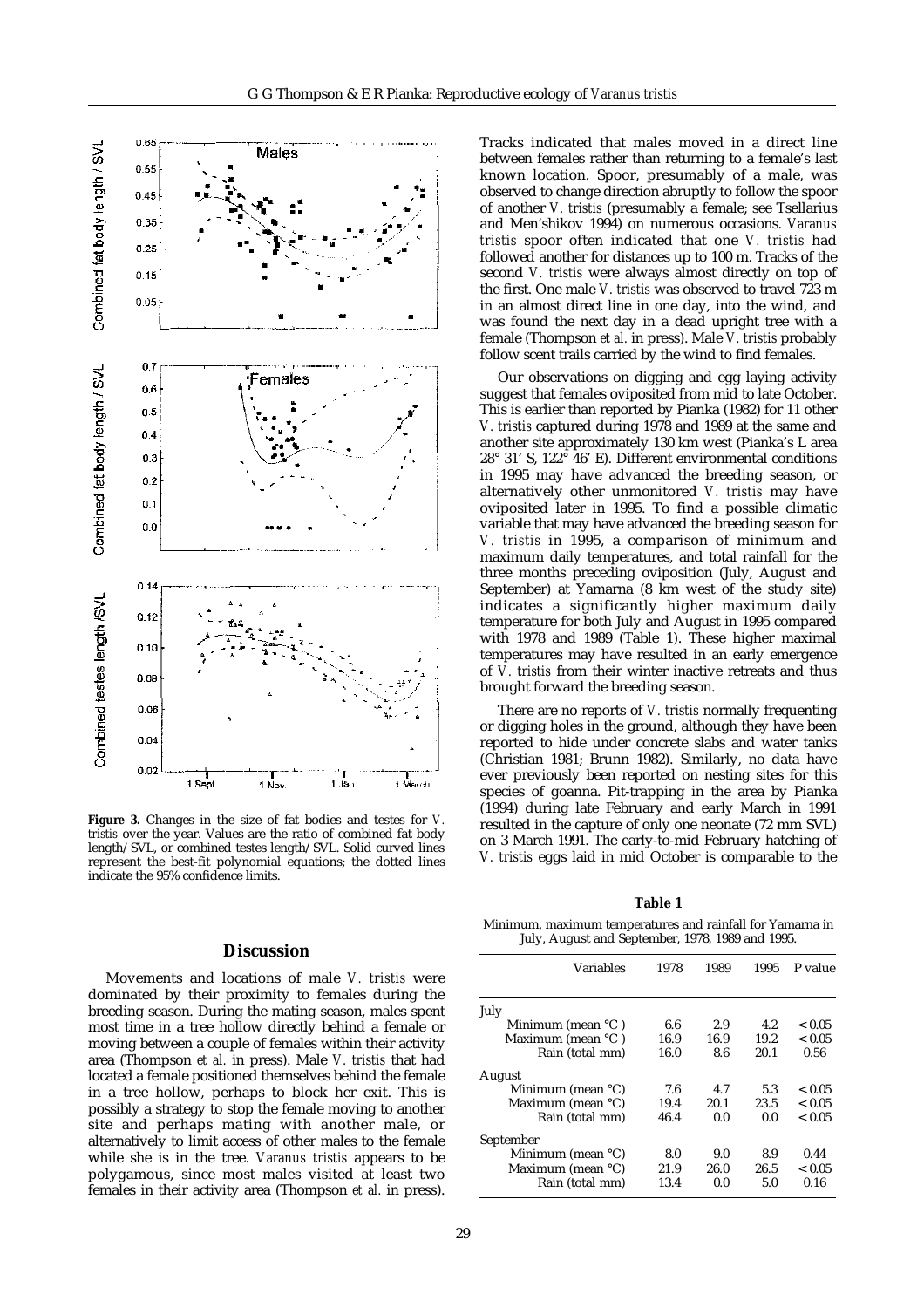

**Figure 4.** Relationship between the number of ovarian and oviductal eggs and SVL for *V. tristis*. The line is for all points; the equation is  $\text{CS} = 8.98 + 0.76 \text{ SVL (mm)}$ .

incubation time for other similar-sized monitor lizards (Horn & Visser 1989, 1997). Eidenmüller (1989) reports the incubation time for *V. tristis orientalis* eggs to be between 116 - 136 days at a temperature of 27.5 °C ( $\pm$  0.5 °C). Therefore eggs laid in November (Pianka 1982, 1994) would probably hatch in March. Adult *V. tristis* are very seasonal in their movement with the majority being seen and tracked in October and November (Pianka 1994). Movement drops off abruptly in December and January, as judged by the presence or absence of tracks. Whether hatchlings remain active during their first winter, or whether they gather sufficient resources during later months of summer to sustain them over a cold winter period of inactivity is unknown. However, a 9 g juvenile was captured in the Perth area foraging in July and captive neonates hatched from eggs taken from this study site were active on warm winter days in an outdoor cage. Three arboreal odatrian goannas from central Western Australia, *V. caudolineatus*, *V. gilleni* and *V. tristis*, all oviposit in Spring (*V. gilleni* 28 October and 1 November - Thompson, *unpublished observations*, and James *et al.* 1992; *V. caudolineatus* 22 September and 12 October - Thompson, *unpublished observations*; *V. tristis* 21 October - this study, late November - Pianka 1982). Based on the summary of Horn and Visser (1989, 1997), all three species would hatch towards the end of summer.

The greater length of fat bodies in *V. tristis* in spring compared with late summer suggest that they forage and deposit fat during autumn and winter. The relatively shorter length of fat bodies of females during October to December probably reflects their energy contribution to the production of eggs. Thus, females appear to rely on fat reserves accumulated during the previous summer and autumn as the principle energy source for their clutch. The decline in the male's fat body size during the breeding season is probably due to their preoccupation with mating rather than feeding. During the breeding season (August - November), testes are comparatively larger. Testes decrease in size from December to a low in March (Fig 3). We have no data on when testes size begins to increase.

Clutch size for *V. tristis* can best be predicted from body mass  $[CS = 2.6 + 0.035$  mass (g)]. Comparable intraspecific regression equation data to predict clutch mass from SVL or body mass for other varanids are not available. The clutch size of 10 for the female that we monitored laying eggs agrees with the predicted clutch size based on body mass (210 g) but is greater, by one, than the that predicted from SVL (235 mm). Figure 4 shows the variation in clutch size at any particular SVL.

Based on the inter-specific regression equation of James *et al.* (1992) for Australian *Varanus* spp, clutch size = 0.03 SVL1.01 (without *V. semiremex*, *V. giganteus, V. varius*) an average female *V. tristis* with a 235 mm SVL would be expected to have a mean clutch size of about 7.4 eggs. This is appreciably below the mean for this species of 9.8; only two of the 24 gravid female *V. tristis* examined had a clutch of 7 or less eggs. However, if only the Odatrian data from James *et al.* (1992) are included in the regression equation, clutch size =  $0.004\,$  SVL<sup>1.44</sup> ( $r^2$  = 0.9; Fig 5) and the predicted clutch size for *V. tristis* is 10.4, closer to the actual species mean. Thus, the relationship between body length and clutch size could differ between the two subgenera (*Odatria* and *Varanus*).

The significance of the white powder stain on the dorsal surface of the lower back and pelvic area of females (Fig 1) is unknown and merits further investigation. One likely explanation is that it is uric acid rubbed on the female by the male prior to mating.